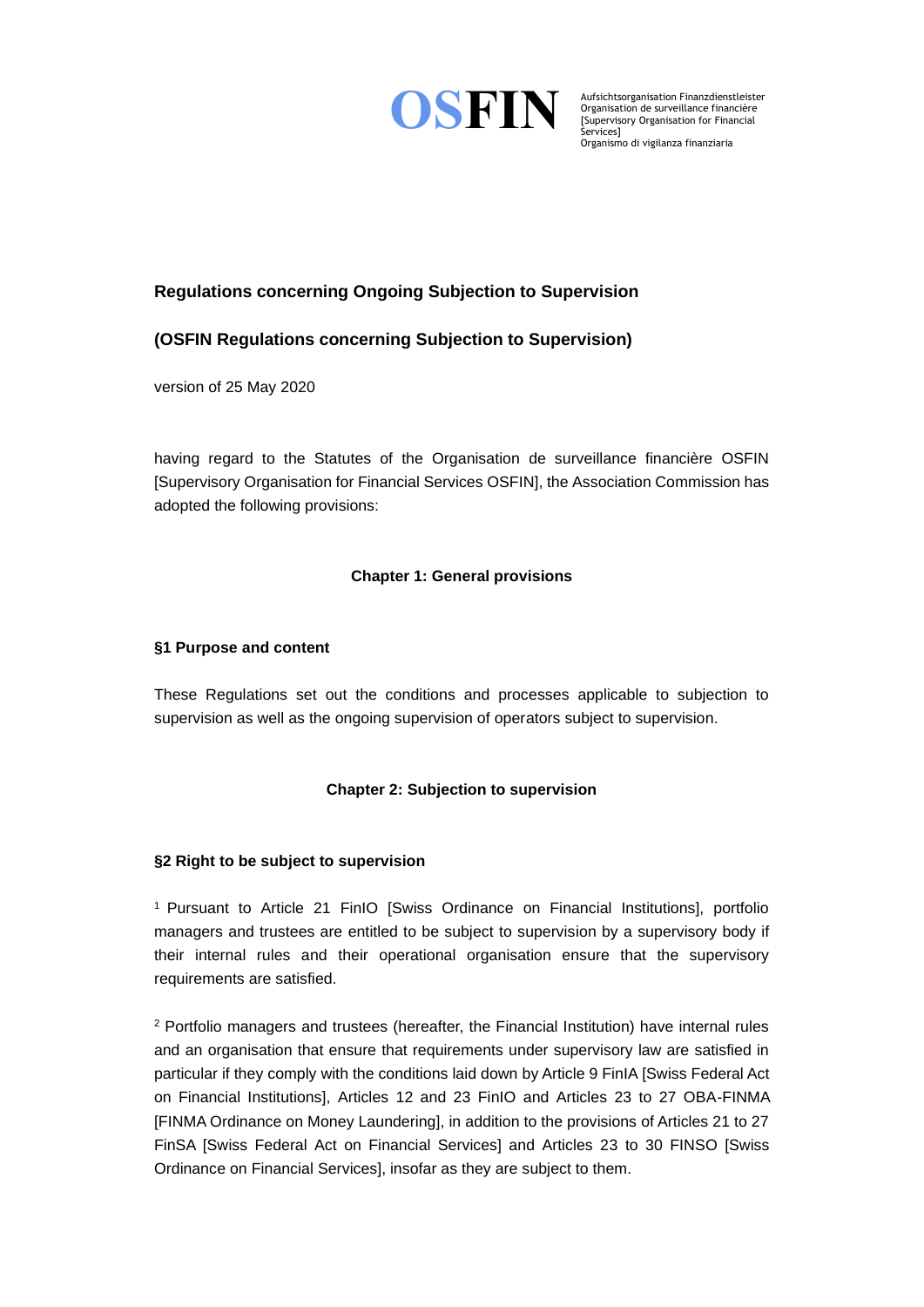#### **§3 Application for subjection to supervision**

<sup>1</sup> By submitting two signed copies of the standard-form examination agreement made available by OSFIN, the Financial Institution instructs OSFIN Organisation de surveillance financière (hereafter: OSFIN) to examine the conditions for subjection to supervision and to carry out a pre-examination of the conditions for authorisation.

<sup>2</sup>Upon receipt of the signed agreement, OSFIN shall submit an invoice to the Financial Institution for the supervisory fees in accordance with the fee scale along with a copy of the contract countersigned by OSFIN. It shall not start considering the matter until payment of the fees has been received.

#### **§4 Filing of the necessary documents**

1 In order to enable OSFIN to carry out an examination of the conditions for subjection to supervision and a pre-examination of the conditions for authorisation, the Financial Institution shall provide OSFIN with the necessary documents.

<sup>2</sup>The Financial Institution shall accordingly allow OSFIN to access the platform established for this purpose by FINMA and shall file the necessary documents on the platform.

#### **§5 Missing documents**

<sup>1</sup>OSFIN shall request any missing documents and information from the Financial Institution. It shall set an appropriate time limit for it for responding, which may be extended upon request.

<sup>2</sup> Should OSFIN fail to receive the missing information or documents within the time limit set, it will be required to conclude that it is unable to confirm whether the conditions for subjection to supervision have been met, and hence may terminate the examination agreement in accordance with the terms of that agreement.

## **§6 Examination of the conditions for subjection to supervision and pre-examination of the conditions for authorisation**

<sup>1</sup>OSFIN shall examine the conditions for subjection to supervision as soon as it has gained access to all of the necessary documents.

<sup>2</sup> In parallel with an examination of the conditions for subjection to supervision, OSFIN shall carry out a pre-examination of the conditions for FINMA authorisation and shall prepare the documents required for this purpose.

<sup>3</sup> In order to comply with the conditions for subjection to supervision, the Financial Institution must have internal rules and an organisation that ensure that requirements under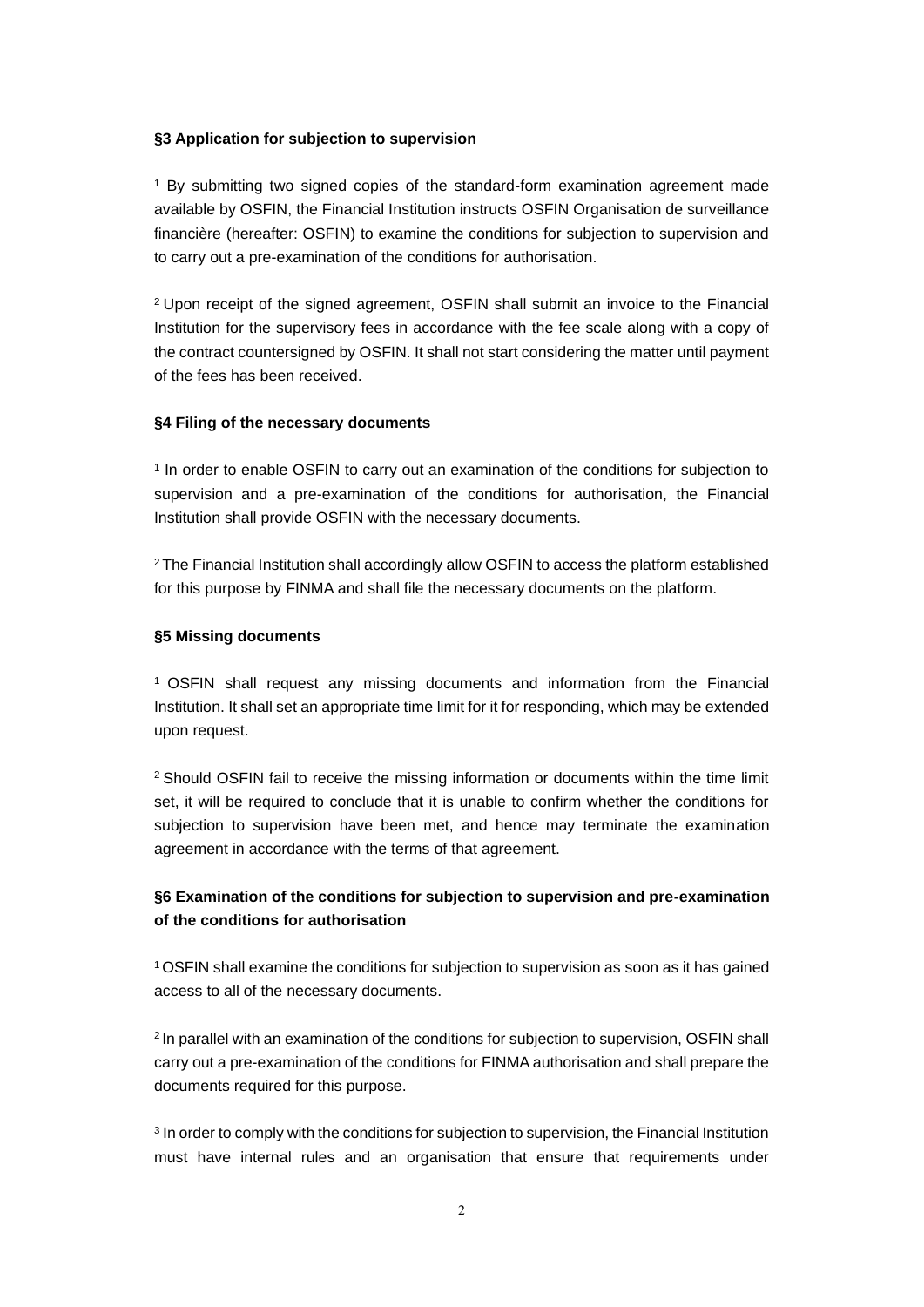supervisory law are satisfied. OSFIN shall carry out a substantive examination of the application on the basis of legal requirements with reference to a standardised internal form.

#### **§7 Subjection to supervision**

<sup>1</sup> Once the conditions for subjection to supervision have been met, OSFIN shall draft a supervisory agreement with the Financial Institution in duplicate for signature. It shall set out the rights and obligations in relation to subjection to supervision and ongoing supervision.

<sup>2</sup>Upon receipt of the signed supervisory agreement, OSFIN shall issue confirmation to the Financial Institution that the conditions for subjection to supervision have been met along with a countersigned copy of the supervisory agreement.

#### **§8 Application for authorisation**

<sup>1</sup>Upon receipt by it of confirmation that the conditions for subjection to supervision by OSFIN have been met, the Institution shall file an application for authorisation with FINMA.

 $2$  The application must be filed within one month of receipt of confirmation that the conditions for subjection to supervision have been met. In the event of the failure to comply with this one-month deadline, OSFIN shall carry out a review of the conditions for authorisation at the cost of the Financial Institution once the application for authorisation has been submitted to FINMA.

<sup>3</sup> After the application for authorisation has been filed, OSFIN shall submit the documents and information relating to its pre-examination to FINMA.

<sup>4</sup> In the event the Financial Institution has not filed its application for authorisation with FINMA within six months of confirmation that the conditions were met, OSFIN shall terminate the examination agreement and the supervisory agreement in accordance with the terms of those agreements.

#### **Chapter 3: Supervision**

#### **§9 Start of supervision**

<sup>1</sup> Ongoing supervision by OSFIN of the operator subject to supervision shall commence upon the issue of authorisation by FINMA to operate as a portfolio manager and/or trustee.

<sup>2</sup> With effect from this date, OSFIN shall receive supervisory fees, which shall be invoiced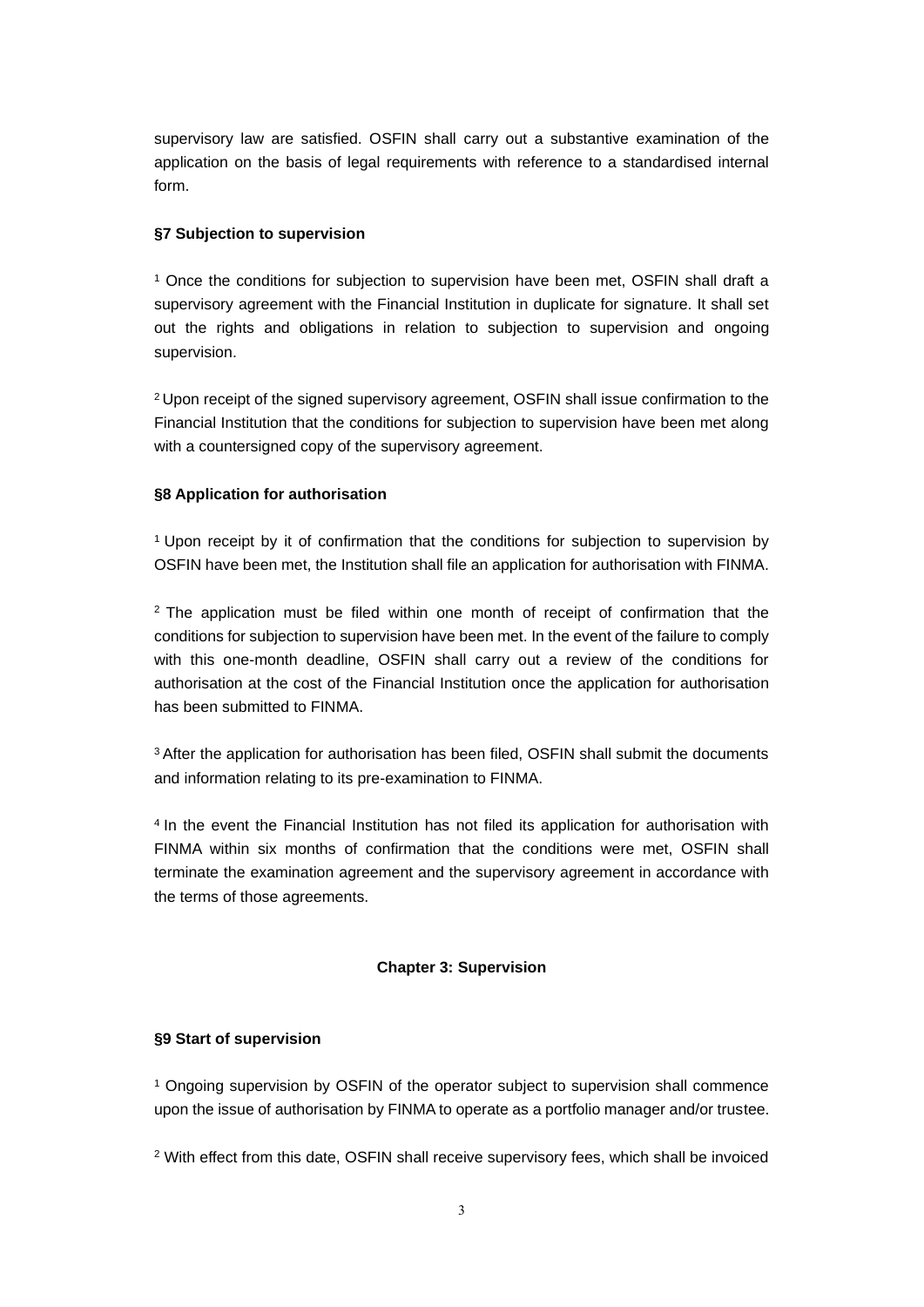to the operator subject to supervision in accordance with the fee scale. It shall also receive additional fees under the circumstances provided for in the supervisory agreement.

### **§10 Annual audits**

**<sup>1</sup>** The operator subject to supervision must instruct an auditing company approved by OSFIN to carry out an annual audit concerning compliance with the FinIA, the AMLA [Swiss Anti-Money Laundering Act] and as the case may be the FinSA and the CISA [Swiss Federal Act on Collective Investment Schemes]. The auditing company must confirm its acceptance of the instruction in writing; it shall carry out the audit on the instructions of and at the cost of the operator subject to supervision, although on behalf of the Association.

<sup>2</sup>A report concerning the audit shall be submitted to OSFIN.

<sup>3</sup> Any operators subject to supervision that submit to supervision by OSFIN during the first half of any given calendar year (year N) shall have until 30 June of the following year (year N+1) in order to submit the first audit report. Other operators subject to supervision must submit the audit by 30 June in the next year but one (year N+2).

<sup>4</sup>The first audit must cover the entire period of subjection to supervision.

<sup>5</sup>Thereafter, an audit must take place at the end of each calendar year; the report in question must be received by OSFIN no later than 30 June. Each audit shall cover the operations conducted since the previous audit.

#### **§11 Frequency of audits**

<sup>1</sup> Provided that at least two consecutive audits have been carried out, OSFIN may extend the frequency of audits to once at most every four years, depending upon the activities of the operator subject to supervision and the corresponding risks. The operator subject to supervision shall be informed concerning this.

<sup>2</sup> During the years in which no periodic audit is carried out, operators subject to supervision shall transmit a report to OSFIN concerning the conformity of their operations in the form of a standardised report.

#### **§12 Other supervisory instruments**

<sup>1</sup> Under special circumstances, in particular in the event of any suspected infringement or unrectified irregularities, OSFIN may decide to carry out other supervisory action in relation to the operator subject to supervision.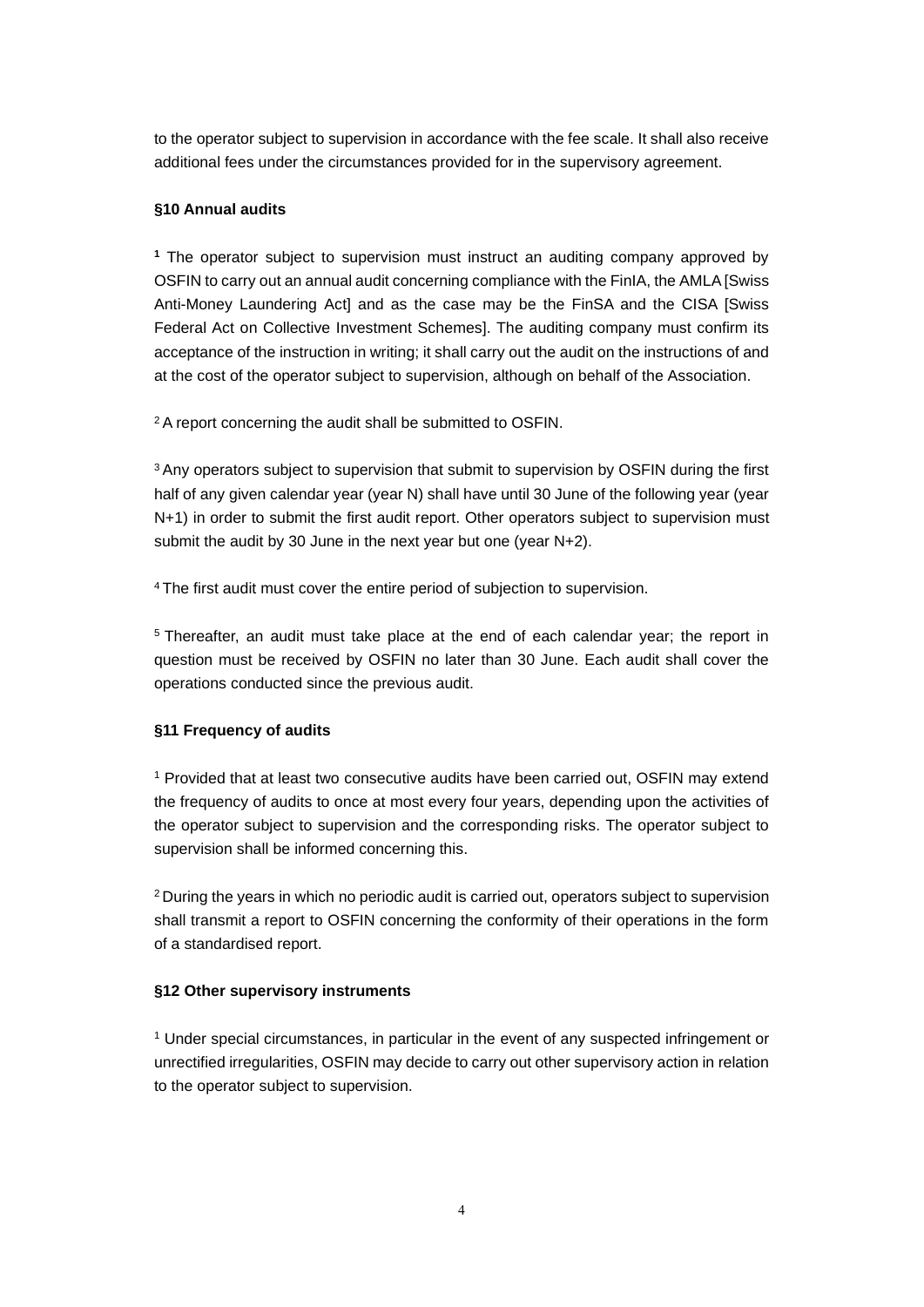#### **§13 Measures in the event that violations are established**

<sup>1</sup> Should any violations or irregularities come to light, OSFIN shall set an appropriate time limit for the operator subject to supervision to rectify its circumstances. The operator subject to supervision shall confirm to OSFIN in writing within this time limit that it has fully rectified the circumstances.

<sup>2</sup> OSFIN shall take any necessary action in order to monitor rectificatory action, depending upon the severity of the objection made and the risk represented by the operator subject to supervision.

<sup>3</sup> If this time limit for confirming that rectificatory action has been taken is not complied with, OSFIN shall issue a reminder by registered letter, setting a very short time limit for confirming in writing that rectificatory action has been taken. OSFIN shall inform FINMA immediately in the event that no such confirmation is received.

#### **Chapter 4: Continuing fulfilment of conditions and disclosure of changes**

#### **§14 Continuing fulfilment of conditions for subjection to supervision**

<sup>1</sup> The operator subject to supervision must fulfil the conditions for subjection to supervision and ensure continuing fulfilment therewith at all times.

<sup>2</sup> The operator subject to supervision shall disclose to OSFIN in writing using the form made available by OSFIN immediately and unsolicited any change in the facts that enabled it to become subject to supervision.

<sup>3</sup> Upon receipt of notification concerning any changes, OSFIN shall examine whether the conditions for subjection to supervision and authorisation are still met.

<sup>4</sup> Should OSFIN conclude that the conditions for subjection to supervision or authorisation are no longer met following notification of the change, it shall instruct the operator subject to supervision to re-establish compliance within an appropriate time limit.

<sup>5</sup> In the event that the operator subject to supervision fails to re-establish compliance within the time limit set, following the issue of two reminders OSFIN shall be entitled to terminate the examination agreement if the operator subject to supervision no longer holds FINMA authorisation.

 $6$  In the event that the operator subject to supervision already holds FINMA authorisation and is subject to ongoing supervision by OSFIN, OSFIN shall inform FINMA that compliance was not re-established within the time limit set.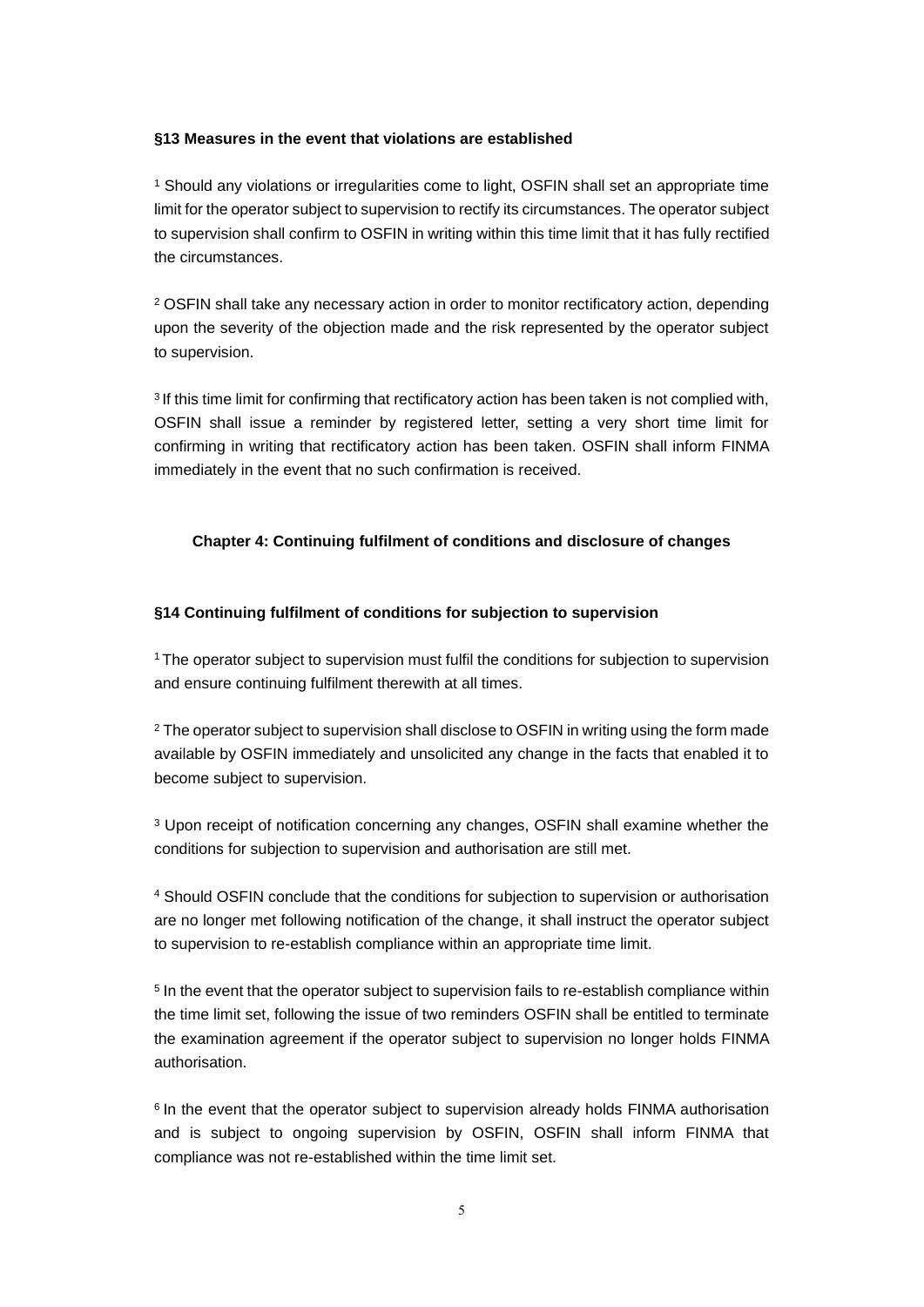#### **§15 Significant changes in facts**

 $1$  In the event of any significant change in facts pursuant to Article 8(2) FinIA, the operator subject to supervision shall seek authorisation from FINMA before continuing its operations. OSFIN shall carry out a pre-examination of the request concerning the changes.

<sup>2</sup> FINMA must authorise any significant changes.

#### **Chapter 5: End of subjection to supervision and of supervisory oversight**

#### **§16 End of subjection to supervision**

<sup>1</sup> The supervisory agreement may be deemed to have lapsed automatically without any requirement for termination, or may be terminated in the ordinary manner.

 $2$  The conditions for the end of subjection to supervision shall be set out in the supervisory agreement.

### **Chapter 6: Approval process for auditing companies and supervision**

### **§17 Approval**

<sup>1</sup> OSFIN shall grant approval to auditing companies and the lead auditors.

<sup>2</sup> The approval conditions are set out in Article 43k FINMASA [Swiss Financial Market] Supervision Act] and Articles 13 and 14 OOS [Swiss Ordinance on Supervisory Organisationsl.

#### **§18 Applications for approval**

<sup>1</sup>Applications for approval shall be submitted to OSFIN using a standardised form. The examination fees for the application shall be invoiced upon receipt.

 $2$  The application shall be examined by a specialist official after payment of the fees has been made. An internal form shall be used in order to examine whether the conditions are met. Supplementary information or documents may be requested from the auditing company.

<sup>3</sup> Should the specialist official consider that the conditions have been met, he/she shall submit the file to the Management.